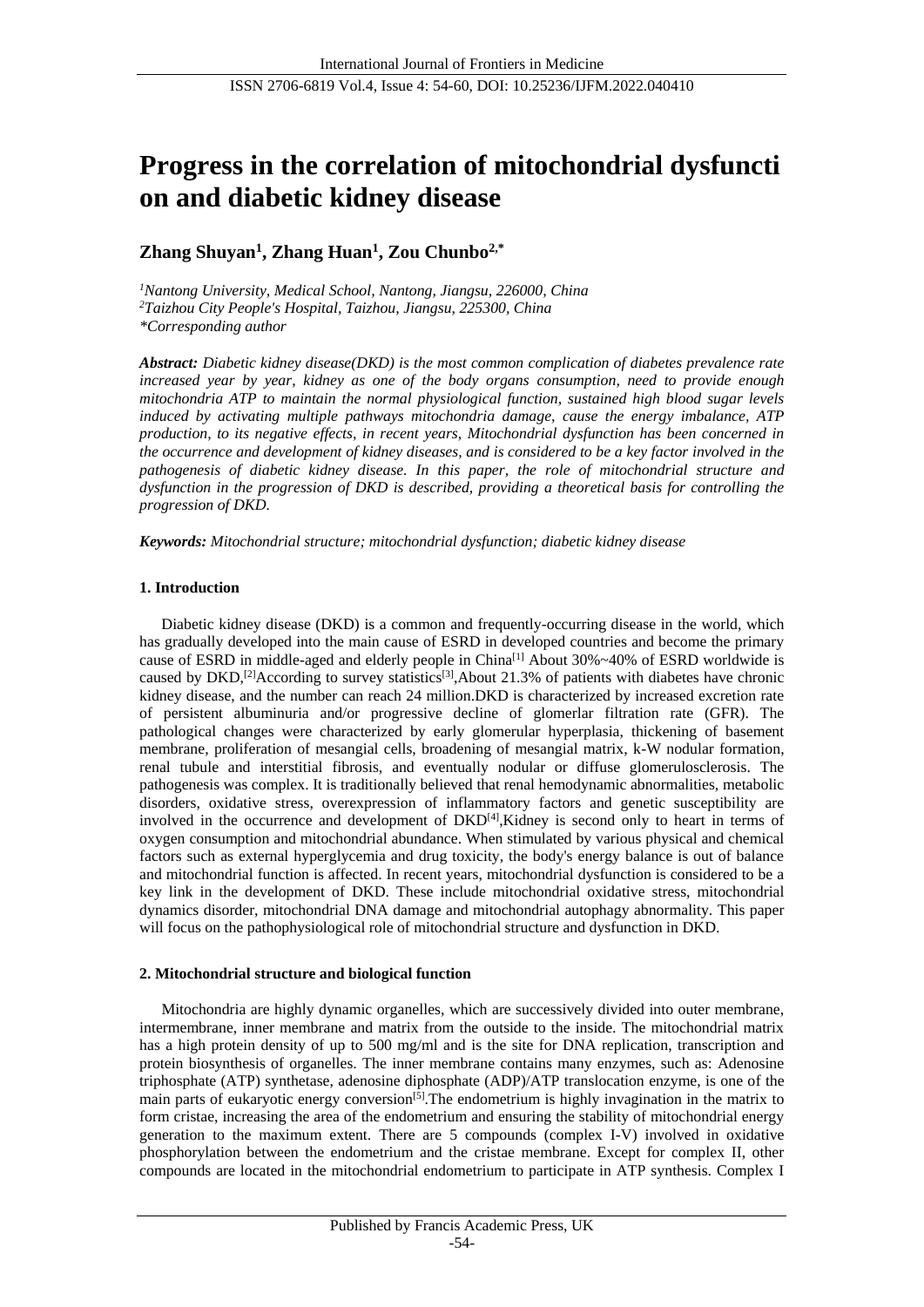has been shown to be involved in the production of oxygen radicals  $(ROS)^{[6]}$ . The membrane gap is about 20 nm between the outer membrane and the inner membrane, which is involved in the input of mitochondrial proteins, the initiation of apoptosis cascade, the regulation of signaling pathways in the metabolic process, and the control of mitochondrial morphogenesis<sup>[7]</sup>, The outer membrane contains more pores formed by membrane proteins, which allow the passage of uncharged small molecules. Proteins larger than 5000Da need to enter the mitochondria with the help of special mitochondrial translocation enzymes and protein complexes[8].The outer membrane provides a dynamic platform for cell signal transmission, and participates in regulating the morphology and ion exchange of organelles by forming membrane contact points with other suborganelles.<sup>[9]</sup>Therefore, mitochondria play a key regulatory role in many important cellular activities.

#### **3. The mechanism of mitochondrial dysfunction involved in DKD**

#### *3.1 Mitochondrial oxidative stress and DKD*

Oxidative stress (OS) refers to the body reactive oxygen species (ROS) generation increased, and its antioxidant protection system dysfunction caused by a metabolic disorder, not only including cardiovascular disease, cancer and other disease plays an important role, and in diseases associated with metabolic regulation plays an important role in [10].ROS release has harmful effects on mitochondrial components such as mitochondrial DNA(mtDNA), mitochondrial membrane and respiratory chain proteins, leading to mitochondrial dysfunction [11], Reactive oxygen species (ROS) can be eliminated by antioxidant enzymes such as SOD, GSH, peroxiredoxins and controlled within a safe concentration range. Chronic high blood glucose levels in DKD patients lead to glucose autooxidation, protein glycosylation, activation of polyols and other pathways, resulting in increased production of oxygen free radicals. According to previous research results, increased production of ROS is an early event of diabetes complications. Through some signaling pathways, such as protein kinase C and transcription factor NF-κB, the expression of various growth factors and cytokines is promoted to affect the normal operation of target organs [12].Based on PCR detection results, it was found that mitochondrial intima transmutase 44 (TIM44) can promote the infiltration of antioxidant enzymes such as SUPERoxide dismutase (SOD) into mitochondria, regulate the production of ROS, improve renal tissue proliferation, and inhibit renal cell apoptosis<sup>[13]</sup>. Shahzad K et al.<sup>[14]</sup>Activation of inflammasome was found in glomerular endothelial cells and podocytes of diabetic patients, which mediated and inhibited mitochondrial FAO through CD36, resulting in excessive formation of mitochondrial ROS.

In glomerular endothelial cells of diabetic mice found that mitochondrial dysfunction and glomerular endothelin - 1 type A receptor (EDNAR) and circulating endothelin - 1 (EDN - 1) increase in the number of expression, selective blocking EDNAR or clear the mitochondrial targeting aerobic active species, can inhibit oxidative stress of glomerular endothelial cells, so as to alleviate the caused by high blood sugar Endothelial damage, podocyte loss, and glomerulosclerosis<sup>[15]</sup>. The upregulation and over-activation of NADPH oxidase (Nox) can serve as the main source of reactive oxygen species (ROS) in the kidney. When stimulated by external high glucose, Nox can be activated, resulting in the increase of renal ROS level, podal cell damage and thickening of mesangial matrix, and inducing the occurrence of DKD<sup>[16]</sup>.Sirtuin3(Sirt3) is a protein deacetylase of nicotinamide adenopyrimidine dinucleotide (NAD) located in mitochondria, and its mechanism of action is to regulate the generation of reactive oxygen species in mitochondria. Some literatures pointed out that[17]The expression of Sirt3 and ROS production in HK-2 cells were decreased and the degree of apoptosis was increased in HK-2 cells induced by high glucose. A recent study showed that succinate produced by peroxisome in diabetic patients, as a pathological molecule, induces the accumulation of lipids and ROS in kidney and participates in the progression of DKD[18].In summary, NADPH oxidase and mitochondrial electron transport chain, as the main sources of ROS, trigger various signaling pathways and activate some signaling molecules to cause irreversible pathological changes in cells and tissues, thus leading to renal function damage.

#### *3.2 Mitochondrial dynamics and DKD*

In general, mitochondria maintain a dynamic balance through continuous division and fusion, which depends on the coordination of mitochondria-related proteins in the outer and inner membranes and participate in mitochondrial lipid synthesis, calcium homeostasis, ATP synthesis and apoptosis<sup>[19]</sup>, Fusion regulators 1 and 2 (MFN1/2) and optic nerve atrophy protein 1 (Opa1) at the outer membrane are involved in mitochondrial fusion. Fission regulator 1 (Drp1) and fission protein 1 (Fis1) promote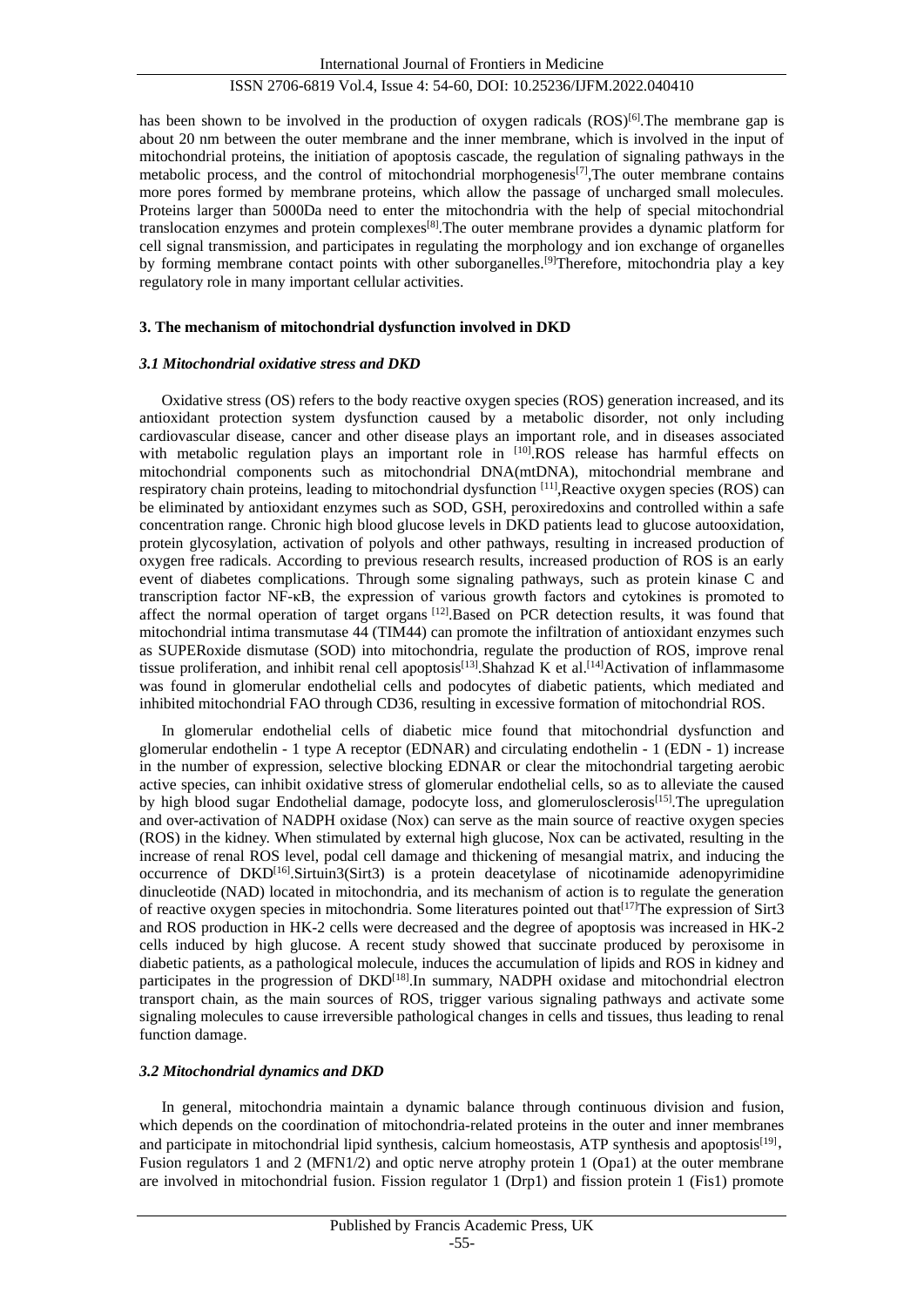mitochondrial fission<sup>[20]</sup>. In the process of cell damage or stress, mitochondria are dynamically transformed into fission, which promotes mitochondrial damage and cell apoptosis. Long-term hyperglycemic stimulation leads to glomerulosclerosis and interstitial fibrosis, and every pathological change in the process is affected by changes in mitochondrial dynamic balance, Sun Let al.  $[21]$ Observed as early as 2008 in renal tubular cells treated with high glucose, mitochondrial fragments condensed and cytochrome C was released to induce apoptosis. By specific knockout of Drp1 gene in diabetic mice, renal mesangial matrix expansion and podocyte morphology were improved to A certain extent<sup>[22]</sup>. In addition, continuous high blood glucose levels promoted Drp1 phosphorylation by stimulating increased expression of group 4A member 1 of the nuclear receptor subfamily  $(NR4A1)^{[23]}$ ,It selectively stimulates mitochondrial fission, causes mitochondrial oxidative stress, opens the mitochondrial membrane transmembrane transfer pore (mPTP), and induces the leakage of pro-apoptotic proteins into the cytoplasm, leading to mitochondria-dependent apoptosis. Pgc-1αis a major regulator of antioxidant metabolism and mitochondrial biosynthesis, and pgC-1α overexpression improves glomerular mesangial cell damage under hyperglycemia, which is related to regulating Drp1 mediated mitochondrial dynamic remodeling and inhibiting ROS production<sup>[24]</sup>. The expression of mitochondrial fission factor Drp1 decreased and fusion factor Mfn1 increased in pgC-1  $\alpha$  agonist treated renal tubular cells with high glucose<sup>[25]</sup>,Ihg-1 is a highly conserved protein located in mitochondria. Long-term hyperglycemic stimulation leads to overexpression of IHG-1. It maintains mitochondrial function by coordinating stability of PGC-1A protein and increasing respiratory capacity, mitochondrial biogenesis and fusion, and protects cells from oxidative stress damage. However, it also increased the pro-fibrotic response of TGF- $\beta$ <sup>[26]</sup>. A recent study found that<sup>[27]</sup> under high glucose stimulation, the expression of disulfide bond A REDOX enzyme like protein (DSBA-L) in renal tubular cells decreased, and the production of mitochondrial ROS increased, aggravating mitochondrial fragmentation, increasing the expression of MFF through the JNK pathway, and improving the ability of DRP1 to recruit into mitochondria. Therefore, mitochondria maintain the balance of mitochondrial membrane potential through continuous division and fusion, and play a certain advantage in preventing oxidative stress and apoptosis.

#### *3.3 Mitochondrial DNA and DKD*

Mitochondrial DNA (mtDNA) is a 16,569bp circular molecule that encodes 13 peptides in oxidative phosphorylation complexes (OXPHOS). Seven transcription factors (mtTFA), RNA processing enzyme RNase MRP and Transcription termination factor (mTERF) drive the oxidative respiratory chain and produce ATP<sup>[28]</sup>. As the main genetic material regulating mitochondrial replication and transcription, mtDNA is not protected by histones and has an imperfect DNA repair mechanism, adjacent to the oxidative respiration chain, which is highly susceptible to ROS. Moreover, the repair rate of mitochondrial DNA damage is slower than that of genomic DNA. Long-term oxidative stress caused by endogenous ROS generation overload, mitochondrial membrane permeability increased, mitochondrial DNA (mtDNA), peptide and lipid material from being released into the cytoplasm in the mitochondrial membrane, among them, the mtDNA as injury related molecular mode, cause the drop of the mitochondrial membrane potential damage of mitochondrial DNA is released into the cytoplasm, Trigger downstream toll-like receptor 9 (TLR9), CGAS-STING pathway and NLRP inflammasome signaling pathways to induce cell damage<sup>[29]</sup>.As a result of renal tubule in heavy absorption process needs to consume a large amount of oxygen to produce ATP, this also need enough mitochondria participate in energy supply, DKD patients of high blood sugar after kidney renal tubular filter can be directly after the injury, leading to the decrease in the number of mitochondrial DNA in cells, increase mitochondrial DNA damage, make Nox4 protein involved in mitochondrial function, The expressions of Bax and cytochromic C in the tubules are increased, and the increased NOX4 leads to increased production of reactive oxygen species (ROS) in the tubules, apoptosis activation and mitochondrial membrane potential loss, resulting in extensive metabolic disorders and dysfunction in renal cell tissues[30].It was found in renal mesangial cells (HMC) cultured with high glucose that mitochondrial fragmentation occurred and TLR9 pathway was activated. Initially, changes in mtDNA content and integrity could still meet the energy requirements of the cells, but one week later, mitochondrial activity was affected, ATP production was insufficient, and cellular metabolism was weakened<sup>[31]</sup>. In building diabetes mice kidney endothelial cells and the expression level of mitochondrial DNA in the cell, promote the mitochondrial DNA is released into the circulation, after kidney filtration, cause chronic kidney inflammation, which associated with increased glomerular endothelial EDNRA expression<sup>[32]</sup>, after treatment, with the antioxidant drug in the kidney of mice mitochondrial DNA copy number down, ROS production decreased, TGF-β and NF-κB expression decreased, and the degree of apoptosis decreased<sup>[33]</sup>.Jiang Hong et al.<sup>[34]</sup> found in the study of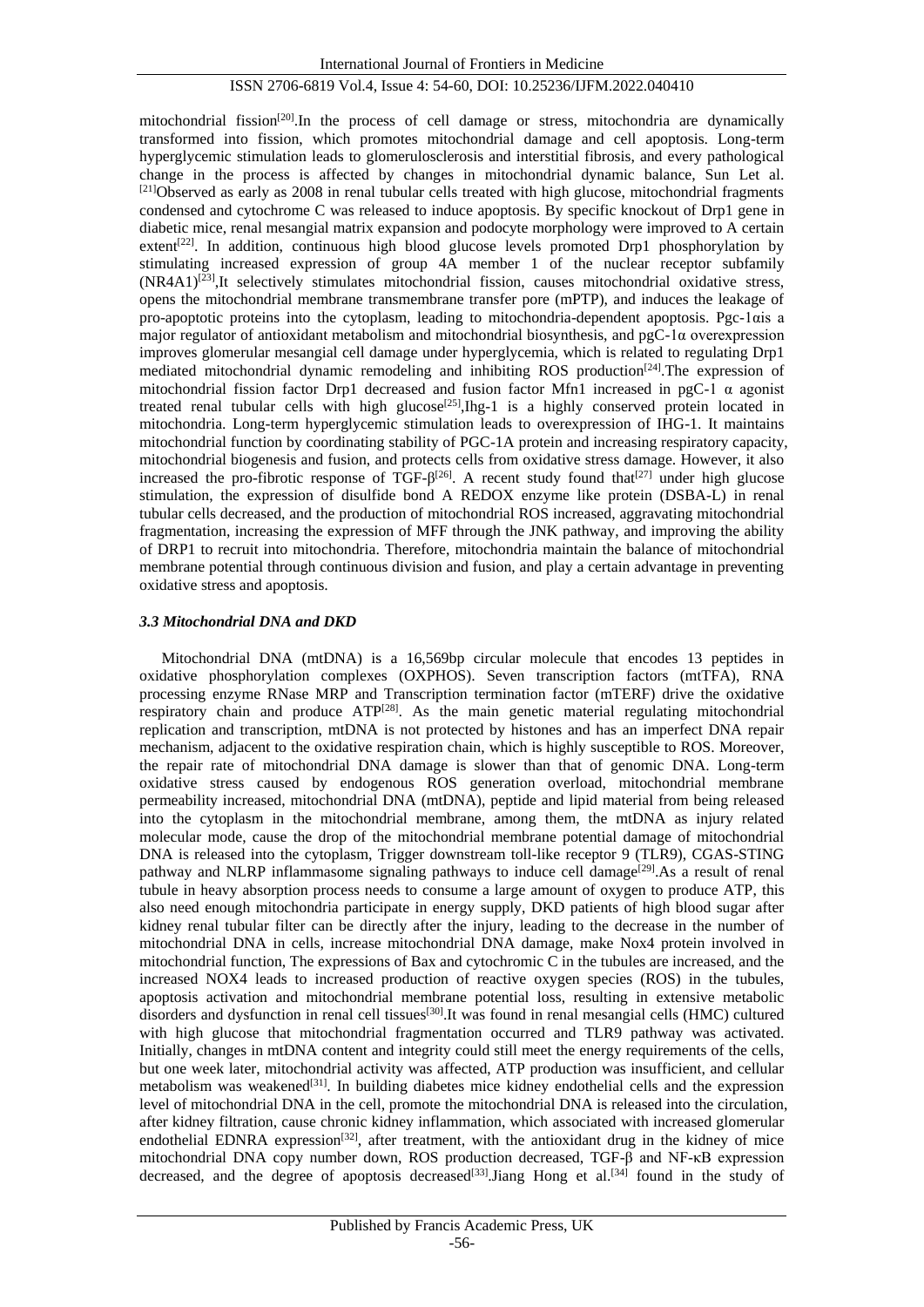mitochondrial targeted metabolism that damaged mtDNA leads to increased generation of reactive oxygen species (ROS), and the increased ROS will further increase the damage to mitochondrial DNA. The mitochondrial DNA copy number found in urine of DKD patients can reflect the level of mitochondrial DNA in kidney, and renal tissue biopsy further confirmed that mtDNA in urinary supernatant can be used as a potential indicator of the severity of interstitial fibrosis in patients with PATHologically diagnosed DN<sup>[35]</sup>.

#### *3.4 Mitochondrial autophagy and DKD*

Mitochondrial autophagy refers to the selective phagocytosis of mitochondria and elimination of mitochondrial fragments in dysfunction to ensure the stability of their quality, which plays a key role in maintaining the stability of the environment in the glomerulus and renal tubules. Pink1/Parkin pathway is a key pathway of mitochondrial autophagy. The loss of membrane potential during mitochondrial damage promotes the accumulation of Pink1 in mitochondrial outer membrane, activates phosphorylation of downstream substrate Parkin at Ser65 residues in its N-terminal ubiquitin like domain, and induces Parkin to aggregate on damaged mitochondria. At the same time, Phosphorylation of Pink1 at Ser65 initiates mitochondrial autophagy by activating Parkin E3 ligase<sup>[36]</sup>.In addition, FUNDC1 protein and BNIP3 /NIX pathway still co-regulate the occurrence of mitochondrial autophagy. DKD patients high oxidative stress status and dysfunction caused by chronic inflammation state mitochondrial autophagy, the decrease in the number of mitochondria, affecting its normal function, in recent years, research has shown that both DKD animal models or clinical patients, as a large number of mitochondria in renal tissue debris accumulation, which prompts DKD mitochondria to remove impaired ability. Lower levels of mitochondrial autophagy were observed in stZ-induced rat kidneys, and intracellular mitochondrial swelling and crest reduction were observed under electron microscopy<sup>[37]</sup>.At the same time, the epithelial cells of renal tubule TRX protein interactions (TXNIP) express, impaired mitochondrial autophagy, increased renal fibrosis<sup>[38]</sup>, depending on the neuropeptide (OPTN), as the key part of mitochondrial autophagy receptors in HK - 2 expression in cells induced by high sugar, affect mitochondrial autophagy, by activating downstream NLRP3 inflammatory corpuscle, Further aggravating kidney injury<sup>[39]</sup>. Similarly, IN HFD/ STZ-induced diabetic mice, AMPK agonists were found to activate mitochondrial autophagy via the Pink1/Parkin pathway to improve renal oxidative stress and renal tubulointerstitial fibrosis<sup>[40]</sup>.DUSP1 is a phosphatase with double specificity that has been discovered in recent years. It participates in the inactivation of MAPK family isomers and regulates cell proliferation and apoptosis. At first, DUSP1 was thought to play a certain advantage in anti-inflammatory. It has a certain protective effect in  $DKD<sup>[41]</sup>$ . Recent studies have shown that mitochondrial autophagy is involved in cell apoptosis<sup>[42]</sup>. Tipe1 is one of the cell necrotizing apoptosis factors. After specific Tipe1 knockout of renal tubular epithelial cells (RTECs), mitochondrial autophagy is enhanced, and PINK1 and Parkin expressions are increased. Through its interaction with mitochondrial autophagy receptor statin 2(PHB2), it promotes PHB2 ubiquitination and proteasome degradation, and alleviates renal tubule damage. The above mechanism shows that mitochondrial autophagy is involved in the progress of DKD in many aspects, and affects mitochondrial morphological change and mass balance by causing accumulation of mitochondrial fragments. As for the molecular mechanism of mitochondrial autophagy, it is necessary to further explore its role in DKD.

#### **4. Conclusion**

Mitochondrial dysfunction in the influence and mechanism of the occurrence and development of diabetic kidney disease is complex, its influence the occurrence of some functions may involve damage to another function, for example, mitochondrial ros generation overload lead to mitochondrial DNA damage and impaired mitochondrial dynamics and causes mitochondrial debris removal obstacle, affect the mitochondrial function of autophagy, The mutual infiltration between mechanism, to promote the progress of the disease, therefore, the protection of mitochondrial function, alleviate the mitochondrial damage degree, may help to slow down the progress of diabetic kidney disease to end-stage renal disease, the prevention of diabetic kidney disease, clinical study has the vital significance, such as at present, for mitochondrial targeted drugs are also emerge in endlessly, Explore the role of mitochondrial function mechanisms in DKD progress can provide certain theoretical guidance for treatment of late, we believe that the future for mitochondrial dysfunction in other kidney diseases except DKD pathological mechanism of exploration is of great value, thought that kidney disease diagnosis and provide new prospects and future direction.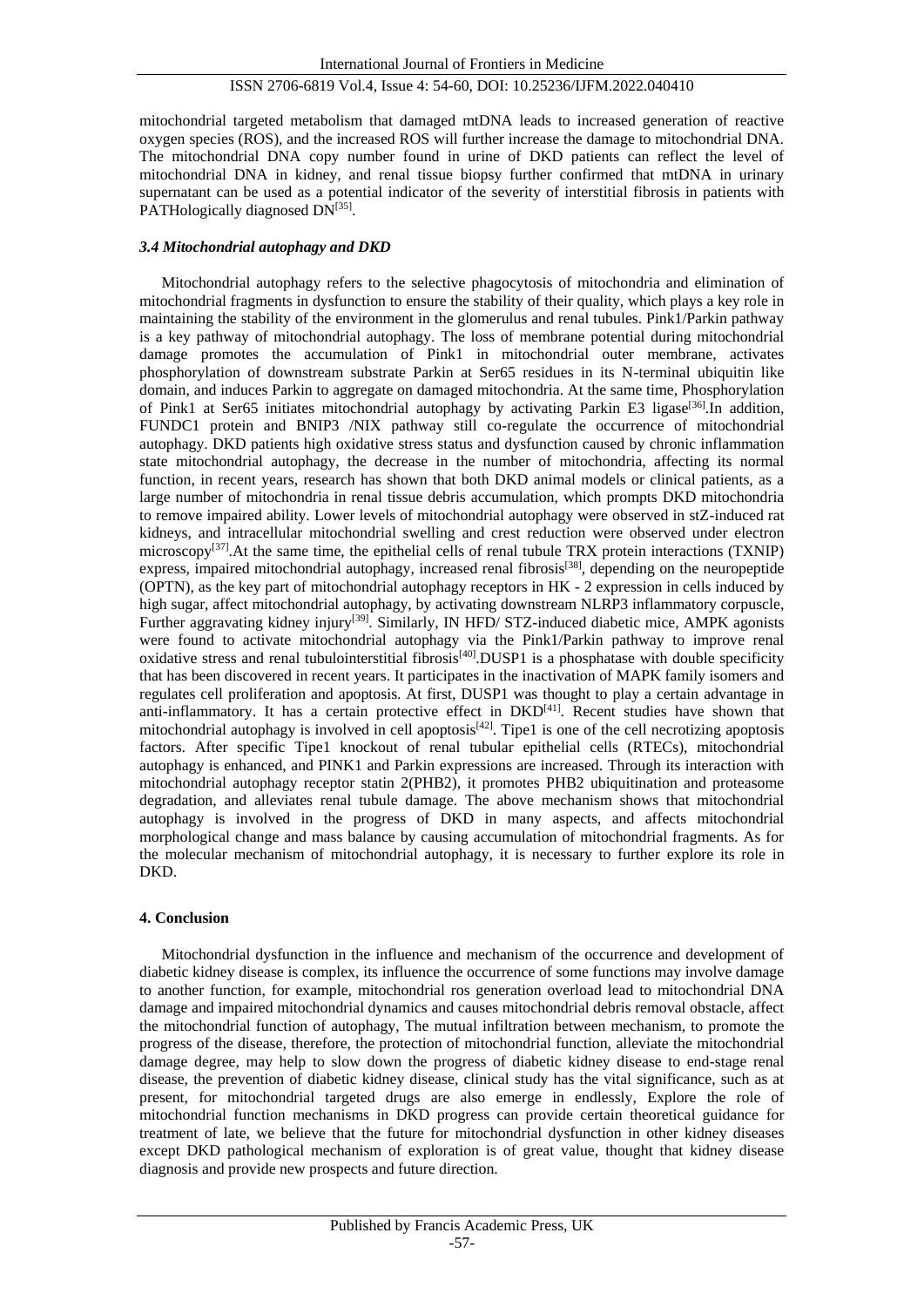#### **References**

*[1] Ps A, Ip A, Ps A, et al. Global and regional diabetes prevalence estimates for 2019 and projections for 2030 and 2045: Results from the International Diabetes Federation Diabetes Atlas, 9 th edition[J]. Diabetes Research and Clinical Practice, 157.*

*[2 ]Expert group of Chinese Society of Nephrology. Clinical guidelines for the diagnosis and treatment of diabetic kidney disease in China [J]. Chinese Journal of Nephrology, 2021, 37(03):255-304.*

*[3] Zhang X, Kong J, Yun K. Prevalence of diabetic nephropathy among patients with type 2 diabetes mellitus in China: a meta-analysis of observational studies [J]. J Diabetes Res*,*2020*,*2020:1-11.*

*[4]Duan Yinglian, Ma Chanjuan. Research progress of microrNA in the pathogenesis of diabetic nephropathy [J]. Journal of Clinical Nephrology, 02,121(3):243-248. DOI:10.3969/j.issn.1671-2390.y20-128.*

*[5] Cogliati S, Enriquez JA, Scorrano L. Mitochondrial Cristae: Where Beauty Meets Functionality. Trends Biochem Sci. 2016 Mar; 41(3):261-273. Doi: 10.1016/j.tibs. 2016.01.001. Epub 2016 Feb 6. PMID: 26857402.*

*[6] Wiedemann, N., and Pfanner, N. (2017). Mitochondrial Machineries for Protein Import and Assembly. Annu. Rev. Biochem. 86, 685–714. Doi: 10.1146/annurev- biochem-060815-014352*

*[7] Edwards R, Eaglesfield R, Tokatlidis K. The mitochondrial intermembrane space: the most constricted mitochondrial sub-compartment with the largest variety of protein import pathways. Open Biol. 2021 May 11 3210002 . Doi: 10.1098/rsob. 210002. Epub 2021 Mar 10. PMID: 33715390; PMCID: PMC8061763*

*[8] Wiedemann N, Pfanner N. Mitochondrial Machineries for Protein Import and Assembly. Annu Rev Biochem. 2017 Jun 20 86:685-714. Doi: 10.1146/annurev-biochem-060815-014352. Epub 2017 Mar 15. PMID: 28301740.*

*[9] Prinz, W.A., Toulmay, A., and Balla, T. (2020). The Functional Universe of Membrane Contact Sites. Nat. Rev. Mol. Cel Biol. 21, 7–24. Doi 10.1038/s41580-019-0180-9*

*[10] Hou Y, Wang Q, Han B, Chen Y, Qiao X, Wang L.CD36 promotes NLRP3 inflammasome activation via the mtROS pathway in renal tubular epithelial cells of diabetic kidneys. Cell Death Dis. 2021 May 21 12(6) 523. Doi: 10.1038/s41419-021-03813-6. PMID: 34021126; PMCID: PMC8140121.*

*[11] Elfawy HA, Das B. Crosstalk between mitochondrial dysfunction, oxidative stress, and age related neurodegenerative disease: Etiologies and therapeutic strategies. Life Sci. 2019 Feb 1;218:165-184. doi: 10.1016/j.lfs.2018.12.029. Epub 2018 Dec 20. PMID: 30578866.*

*[12] Wolf G. New insights into the pathophysiology of diabetic nephropathy: from haemodynamics to molecular pathology. Eur J Clin Invest. 2004 Dec; 34(12):785-96. Doi: 10.1111/j.1365-2362.2004.01429. x. PMID: 15606719.*

*[13] Zhang Y, Wada J, Hashimoto I, Eguchi J, Yasuhara A, Kanwar YS, Shikata K, Makino H. Therapeutic approach for diabetic nephropathy using gene delivery of translocase of inner mitochondrial membrane 44 by reducing mitochondrial superoxide production. J Am Soc Nephrol. 2006 Apr; 17(4):1090-101.Doii: 10.1681/ASN. 2005111148. Epub 2006 Mar 1. PMID: 16510762.*

*[14] Shahzad K, Bock F, Dong W, Wang H, Kopf S, Kohli S, Al-Dabet MM, Ranjan S, Wolter J, Wacker C, Biemann R, Stoyanov S, Reymann K, Söderkvist P, Groß O, Schwenger V, Pahernik S, Nawroth PP, Gröne HJ, Madhusudhan T, Isermann B. Nlrp3-inflammasome activation in non-myeloid-derived cells aggravates diabetic nephropathy. Kidney Int. 2015 Jan; 87(1):74-84. Doi: 10.1038/ki. 2014.271. Epub 2014 Jul 30. PMID: 25075770; PMCID: PMC4284813.*

*[15] Qi H, Casalena G, Shi S, Yu L, Ebefors K, Sun Y, Zhang W, D'Agati V, Schlondorff D, Haraldsson B, Böttinger E, Daehn I. Glomerular Endothelial Mitochondrial Dysfunction Is Essential and Characteristic of Diabetic Kidney Disease Susceptibility. Diabetes. 2017 Mar; 66(3):763-778. Doi: 10.2337/db16-0695. Epub 2016 Nov 29. PMID: 27899487; PMCID: PMC5319717.*

*[16] Liang Y, Liu H, Fang Y, Lin P, Lu Z, Zhang P, Jiao X, Teng J, Ding X, Dai Y. Salvianolate ameliorates oxidative stress and podocyte injury through modulation of NOX4 activity in db/db mice. J Cell Mol Med. 2021 Jan; 25(2):1012-1023. Doi: 10.1111/jcmm. 16165. Epub 2020 Dec 17. PMID: 33332718; PMCID: PMC7812253.*

*[17] Jiao X, Li Y, Zhang T, Liu M, Chi Y. Role of Sirtuin3 in high glucose-induced apoptosis in renal tubular epithelial cells. Biochem Biophys Res Commun. 2016 Nov 18; 480(3):387-393.Doi: 10.1016/j.bbrc 2016.10.060. Epub 2016 Oct 20. PMID: 27773814.*

*[18] Wang Y, Zhang X, Yao H, Chen X, Shang L, Li P, Cui X, Zeng J. Peroxisome-generated succinate induces lipid accumulation and oxidative stress in the kidneys of diabetic mice. J Biol Chem. 2022 Mar; 298(3) 101660 . Doi: 10.1016/j.jbc. 2022.101660. Epub 2022 Feb 4. PMID: 35124006; PMCID: PMC8881667.*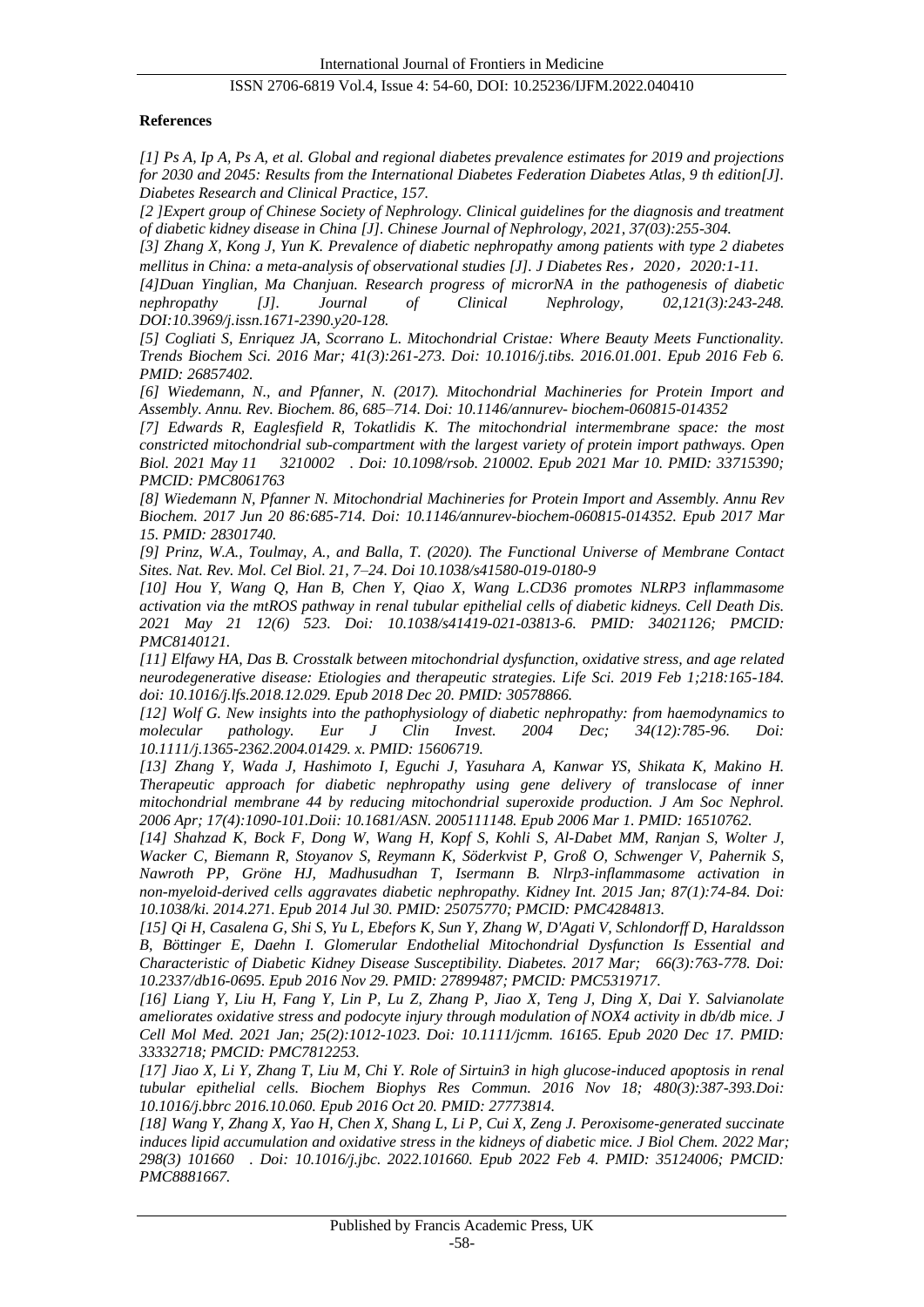*[19] Amartuvshin O, Lin CH, Hsu SC, Kao SH, Chen A, Tang WC, Chou HL, Chang DL, Hsu YY, Hsiao BS, Rastegari E, Lin KY, Wang YT, Yao CK, Chen GC, Chen BC, Hsu HJ. Aging shifts mitochondrial dynamics toward fission to promote germline stem cell loss. Aging Cell. 2020 Aug;19(8):e13191. doi: 10.1111/acel.13191. Epub 2020 Jul 14. PMID: 32666649; PMCID: PMC7431834.*

*[20] Wai T, Langer T. Mitochondrial Dynamics and Metabolic Regulation. Trends Endocrinol Metab. 2016 Feb 27(2):105-117. Doi: 10.1016/j.tem. 2015.12.001. Epub 2016 Jan 2. PMID: 26754340.*

*[21] Sun L, Xie P, Wada J, Kashihara N, Liu Fu, Zhao Y, Kumar D, Chugh SS, Danesh FR, Kanwar YS. Rap1b GTPase ameliorates glucose-induced mitochondrial dysfunction. J Am Soc Nephrol. 2008 Dec; 19(12):2293-301. Doi: 10.1681/ASN. 2008030336. Epub 2008 Aug 27. PMID: 18753253; PMCID: PMC2588105.*

*[22] Ayanga BA, Badal SS, Wang Y, Galvan DL, Chang BH, Schumacker PT, Danesh FR. Dynamin-Related Protein 1 Deficiency Improves Mitochondrial Fitness and Protects against Progression of Diabetic Nephropathy. J Am Soc Nephrol. 2016 Sep; 27(9):2733-47. Doi: 10.1681/ASN. 2015101096. Epub 2016 Jan 29. PMID: 26825530; PMCID: PMC5004662.*

*[23] Sheng J, Li H, Dai Q, Lu C, Xu M, Zhang J, Feng J.NR4A1 Promotes Diabetic Nephropathy by Activating Mff-Mediated Mitochondrial Fission and Suppressing Parkin-Mediated Mitophagy. Cell Physiol Biochem. 2018 48(4):1675-1693. Doi: 10.1159/000492292. Epub 2018 Aug 3. PMID: 30077998.*

*[24] Guo K, Lu J, Huang Y, Wu M, Zhang L, Yu H, Zhang M, Bao Y, He JC, Chen H, Jia W. Protective role of PGC-1α in diabetic nephropathy is associated with the inhibition of ROS through mitochondrial dynamic remodeling. PLoS One. 2015 Apr 810(4)e0125176. Doi: 10.1371/journal.pone0125176. PMID: 25853493; PMCID: PMC4390193.*

*[25] Lee SY, Kang JM, Kim DJ, Park SH, Jeong HY, Lee YH, Kim YG, Yang DH, Lee SH PGC1α Activators Mitigate Diabetic Tubulopathy by Improving Mitochondrial Dynamics and Quality Control. J Diabetes Res. 2017 20176483572.6483572. Doi: 10.1155/2017/6483572. Epub 2017 Mar 20. PMID: 28409163; PMCID: PMC5376939.*

*[26] Hickey FB, Corcoran JB, Griffin B, Bhreathnach U, Mortiboys H, Reid HM, Andrews D, Byrne S, Furlong F, Martin F, Gordon C, Murphy M.IHG-1 increases mitochondrial fusion and bioenergetic function. Diabetes. 2014 Dec 63(12):4314-25. Doi: 10.2337/db13-1256. Epub 2014 Jul 9. PMID: 25008184.*

*[27] Gao P, Yang M, Chen X, Xiong S, Liu J, Sun L. DsbA-L deficiency exacerbates mitochondrial dysfunction of tubular cells in diabetic kidney disease. Clin Sci (Lond). 2020 Apr 17 134 (7):677-694. Doi: 10.1042/CS20200005. PMID: 32167139.*

*[28] West AP, Shadel GS. Mitochondrial DNA in innate immune responses and inflammatory pathology. Nat Rev Immunol. 2017 Jun;17(6):363-375. doi: 10.1038/nri.2017.21. Epub 2017 Apr 10. PMID: 28393922; PMCID: PMC7289178.*

*[29] Zhang X, Wu X, Hu Q, Wu J, Wang G, Hong Z, Ren J; Lab for Trauma and Surgical Infections. Mitochondrial DNA in liver inflammation and oxidative stress. Life Sci. 2019 Nov 1; 236116464.116464. Doi: 10.1016/j.lfs. 2019.05.020. Epub 2019 May 9. PMID: 31078546.*

*[30] Kim R, Emi M, Tanabe K. Role of mitochondria as the gardens of cell death. Cancer Chemother Pharmacol. 2006 May;57(5):545-53. doi: 10.1007/s00280-005-0111-7. Epub 2005 Sep 21. PMID: 16175394.*

*[31] Altered Mitochondrial Function, Mitochondrial DNA and Reduced Metabolic Flexibility in Patients With Diabetic Nephropathy.*

*[32] Glomerular Endothelial Mitochondrial Dysfunction Is Essential and Characteristic of Diabetic Kidney Disease Susceptibility.*

*[33] Wei PZ, Kwan BC, Chow KM, Cheng PM, Luk CC, Li PK, Szeto CC. Urinary mitochondrial DNA level is an indicator of intra-renal mitochondrial depletion and renal scarring in diabetic nephropathy. Nephrol Dial Transplant. 2018 May 1;33(5):784-788. doi: 10.1093/ndt/gfx339. PMID: 29301017.*

*[34] Jiang Hong,Shao Xue,Jia Sha et al. The Mitochondria-Targeted Metabolic Tubular Injury in Diabetic Kidney Disease.[J] .Cell Physiol Biochem, 2019, 52: 156-171.* 

*[35] Czajka A, Ajaz S, Gnudi L, Parsade CK, Jones P, Reid F, Malik AN. Altered Mitochondrial Function, Mitochondrial DNA and Reduced Metabolic Flexibility in Patients With Diabetic Nephropathy. EBioMedicine. 2015 Apr 11; 2(6):499-512. Doi: 10.1016/j.ebiom. 2015.04.002. PMID: 26288815; PMCID: PMC4534759.*

*[36] Kondapalli C, Kazlauskaite A, Zhang N, Woodroof HI, Campbell DG, Gourlay R, Burchell L, Walden H, Macartney TJ, Deak M, Knebel A, Alessi DR, Muqit MM. PINK1 is activated by mitochondrial membrane potential depolarization and stimulates Parkin E3 ligase activity by*